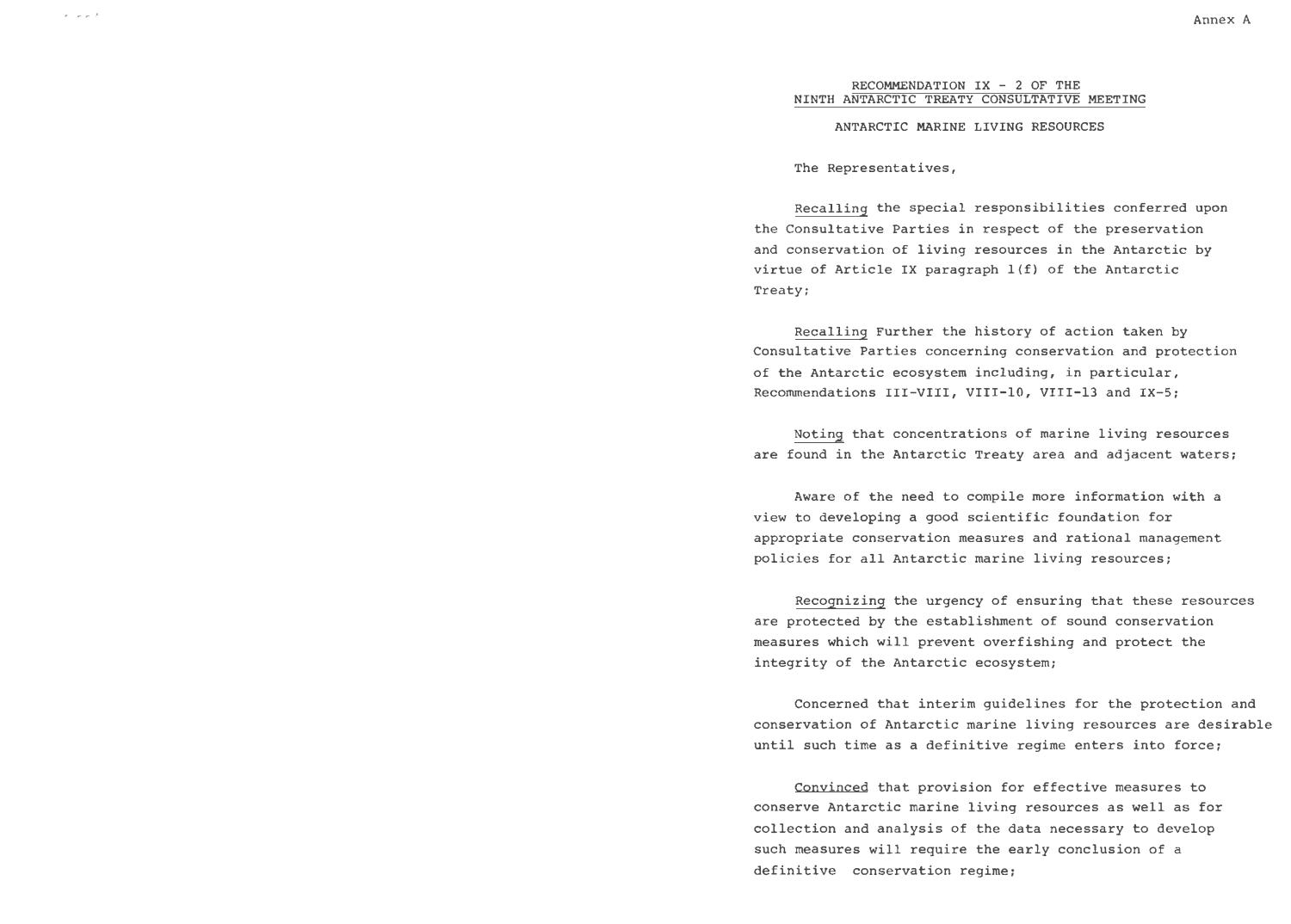Recommend to their Governments that:

# I SCIENTIFIC RESEARCH

- 1. To the greatest extent feasible, they cooperate broadly and comprehensively in scientific investigations, and *in* the exchange of information thereon, relating to the Antarctic marine environment and that they intensify as far as possible scientific research related to Antarctic marine living resources;
- 2. In planning their marine activities in the Antarctic, they have regard to the advantages that will accrue from coordination by them of their scientific investigations contributing to the BIOMASS programme;
- 3. They give sympathetic consideration to the provision of practical measures (such as ships, ship time, personnel and finance) in support of the implementation of the BIOMASS programme or other similar programmes;
- 4. They examine the possibility of integrating, in so far as is practicable, research vessel programmes with the activities of other vessels, and make available on vessels operating in the Antarctic, other than research vessels contributing directly to the BIOMASS programme, time and facilities for routine observations aimed at extending the data base for the programme.

# II INTERIM GUIDELINES FOR THE CONSERVATION OF ANTARCTIC MARINE LIVING RESOURCES

1. They observe the following interim guidelines pending entry into force of the definitive regime for Antarctic Marine Living Resources:

- (a) they cooperate as broadly and comprehensively as possible in the mutual exchange of statistics relating to catch of Antarctic Marine Living Resources;
- (b) they should show the greatest possible concern and care in the harvesting of Antarctic Marine Living Resources so that it does not result in the depletion of stocks of Antarctic marine species or jeopardizing the Antarctic marine ecosystem as a whole;
- (c) they urge those Governments which are not parties to the Antarctic Treaty and which engage in activities involving the use of the marine living resources of Antarctica to take account of these guidelines.
- 2. They review these interim guidelines as and when necessary and in any event following the conclusion of the definitive regime with a view to their future elaboration in the light of the provisions of the definitive regime.

#### III

### ESTABLISHMENT OF A DEFINITIVE CONSERVATION REGIME

- 1. A definitive regime for the Conservation of Antarctic Marine Living Resources should be concluded before the end of 1978.
- 2. A Special Consultative Meeting be convened in order to elaborate a draft definitive regime, and in particular:
	- (a) to determine the form of the definitive regime, including the question as to whether an international instrument such as a convention is necessary;

3.